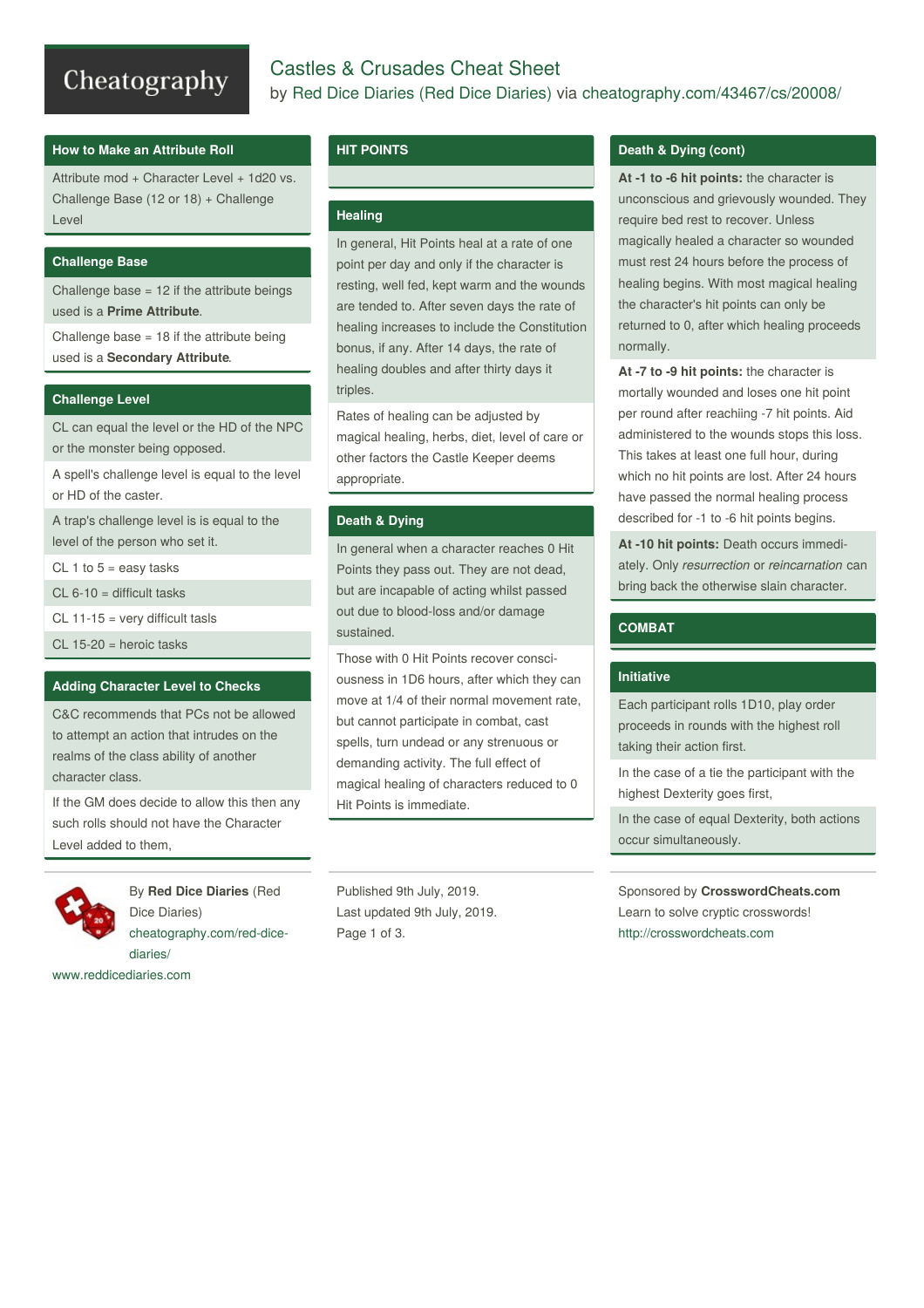# Cheatography

# Castles & Crusades Cheat Sheet by Red Dice Diaries (Red Dice [Diaries\)](http://www.cheatography.com/red-dice-diaries/) via [cheatography.com/43467/cs/20008/](http://www.cheatography.com/red-dice-diaries/cheat-sheets/castles-and-crusades)

### **Combat Actions**

In a combat round characters can perform one of five types of action:

**Attack:** A character can normally make a single attack per round, either melee or missile. Moving further than one-half movement negates the ability to make an attack.

**Cast a spell:** A character can cast one spell a round. A character may not move any distance and cast a spell in the same range unless the spell description says otherwise.

**Move:** If no other action is taken a character or monster can walk a distance equal to their full movement rate. Full movement also includes jogging (twice the normal movement rate) and running (quadruple the normal movement rate).

**Use an ability:** A character may perform one class or racial ability each round.

**Use an item:** An item that is readied and carried can be used.

#### **Movement in the Combat Round**

Once initiative or surprise is determined each character or monster involved is allowed an action. Base movement rates are listed in each racial or monster description.

Base movement rate is listed in feet that can be moved in a combat round. To translate this into inches, hexes, squares or centimeters, divide the movement rate by 5.

### **Charging**

Charging is a special, movement-based combat maneuver. When charging a character precedes a melee attack by jogging or running. A successful charge attack inflicts +2 bonus damage, but gives a -4 to the attackers AC for the entire combat round.

Charging characters must move a minimum of their full movement rate in order to be considered charging and be eligible for the bonus described.

### **Melee Combat**

Attacker rolls 1D20, adds their basic to hit bonus plus any strength modifier. A monster's basic to hit bonus is equal to its total number of HD.

If the total is greater than or equals the defender's AC than damage has been inflicted.

#### **Ranged Combat**

The attacker rolls 1D20 and adds their basic to hit bonus plus any dexterity modifier (if applicable). A monster's basic to hit bonus is equal to its total number of HD.

If the total rolled is greater than or equal to the defender's AC then the attack has landed and damage has been inflicted.

| <b>Combat Modifiers</b>              |       |
|--------------------------------------|-------|
| Defender prone or blind              | $+5$  |
| Defender prone and defenceless       | $+10$ |
| Defender at lower elevation          | $+1$  |
| Defender invisible or attacker blind | $-10$ |
| Melee attack from mount or unstable  | -2    |
| platform                             |       |

By **Red Dice Diaries** (Red Dice Diaries) [cheatography.com/red-dice](http://www.cheatography.com/red-dice-diaries/)diaries/

[www.reddicediaries.com](https://www.reddicediaries.com)

Published 9th July, 2019. Last updated 9th July, 2019. Page 2 of 3.

# **Combat Modifiers (cont)**

| Ranged attack from mount or unstable<br>platform |      |
|--------------------------------------------------|------|
| Defender 1/4 concealed (light fog)               | $-2$ |
| Defender 1/2 concealed (dense fog)               | -4   |
| Defender 3/4 concealed (near<br>darkness)        | -6   |
| Defender completely concealed                    |      |

#### **ARMOUR CLASS**

**Armour:** Each armours adjustment is described in the equipment list. Chain mail for example has a +5 adjustment to AC. This gives the individual wearing it a 15 AC  $(10+5)$ .

**Shields:** Every shield gives a +1 modifier to AC, but the size of the shield determines how many opponents it applies against. Small shields offer the adjustment against one attacker, medium shields against two attackers and large shields against three attackers.

**Helms:** AC adjustments for helmets apply to strikes against the head only.

**Dexterity:** Dexterity modifies a character's AC if that character can physically react to the oncoming attack.

| Cover       |                    |
|-------------|--------------------|
| Cover       | <b>AC Modifier</b> |
| $1/4$ cover | $+2$ AC            |
| $1/2$ cover | $+4$ AC            |
| $3/4$ cover | $+6$ AC            |
| Full cover  | $+10$ AC           |

Sponsored by **CrosswordCheats.com** Learn to solve cryptic crosswords! <http://crosswordcheats.com>